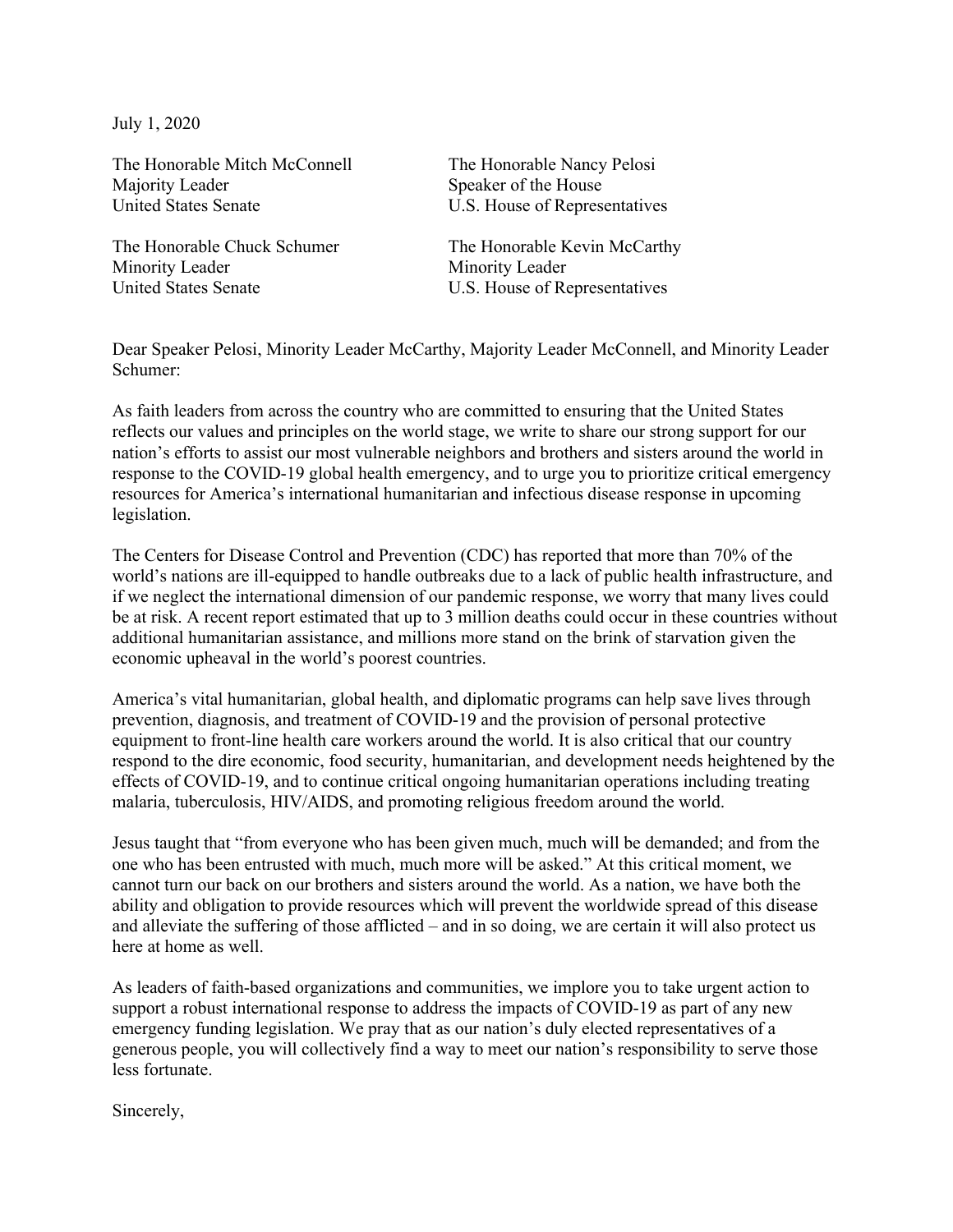Sean Callahan **Edgar Sandoval**, Sr. President and CEO President Catholic Relief Services World Vison U.S.

Russell Moore Samuel Rodriguez President New Season Lead Pastor Southern Baptist Ethics & NHCLC President Religious Liberty Commission

Walter Kim Most Reverend David J. Malloy President Bishop of Rockford

Founder and Chairman Former U.S. Ambassador

Chad Hayward Doug Fountain

President President, US

Santiago "Jimmy" Mellado Dr. Joseph Mattera President and CEO President

Colin Hanna Erick Erickson President Editor Let Freedom Ring The Resurgent

Chad Connelly Mark Viso

Brent McBurney Ann Corkery President President Advocates International Sudan Relief Fund

Dr. Carl Herbster Nate Bult

Eli Oswald Justin Murff Executive Director Executive Director Faith to Action Initiative The MENA Collective

National Association of Evangelicals Chairman, Committee on International Justice & Peace United States Conference of Catholic Bishops

Ralph Reed The Honorable J. Kenneth Blackwell Faith and Freedom Coalition UN Commission on Human Rights

Executive Director Executive Director Accord Network Christian Connections for International Health

Scott Arbeiter Philip Langford World Relief **International Justice Mission** 

Compassion International United Coalition of Apostolic Leaders

Founder and CEO President and CEO Faith Wins Food for the Hungry

President Senior VP of Public & Government Affairs Advance USA Bethany Christian Services